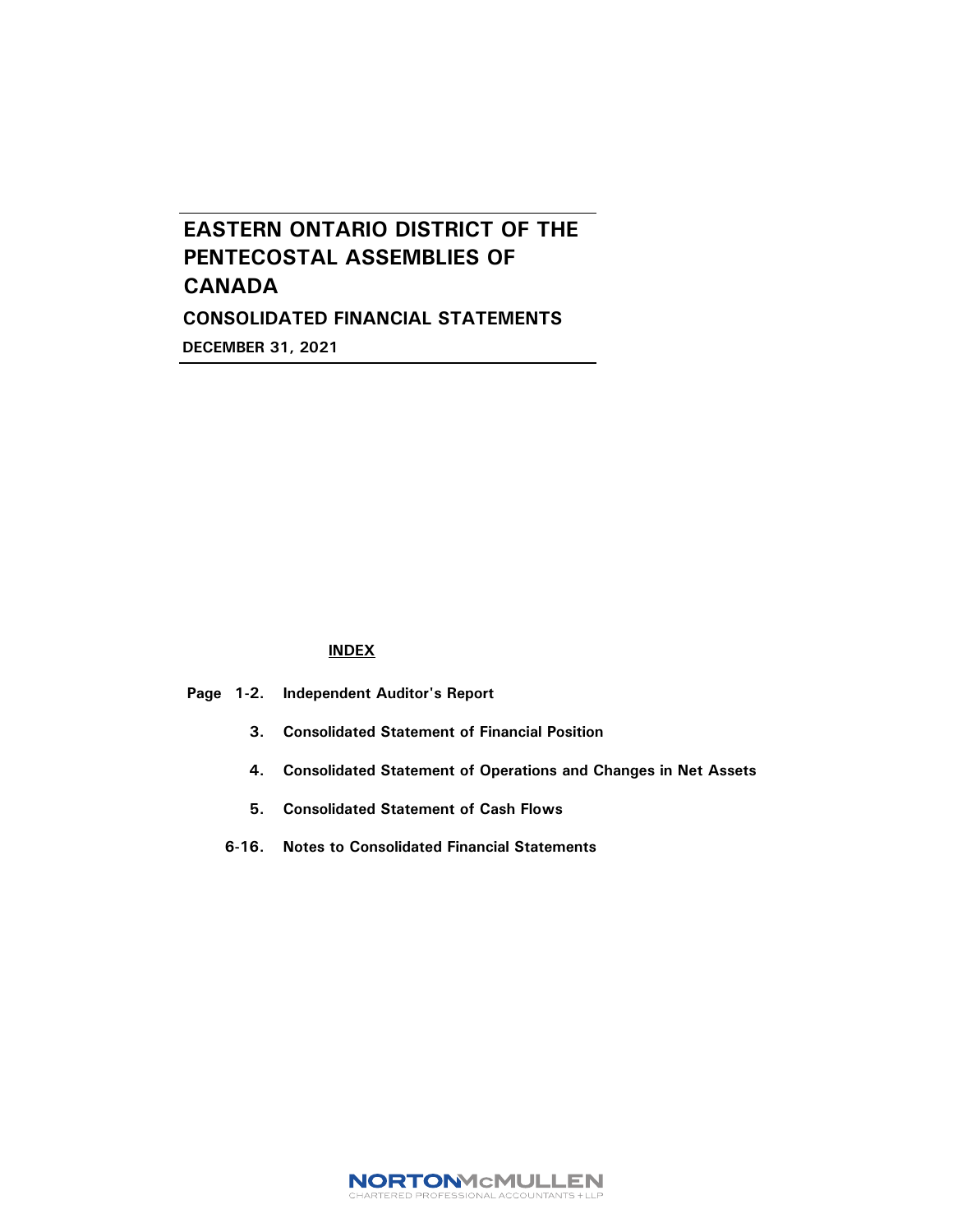

## INDEPENDENT AUDITOR'S REPORT

To the District Executive Eastern Ontario District of the Pentecostal Assemblies of Canada **COBOURG** Ontario

#### **Opinion**

We have audited the accompanying consolidated financial statements of Eastern Ontario District of the Pentecostal Assemblies of Canada which comprise the consolidated statement of financial position as at December 31, 2021 and the consolidated statement of operations and changes in net assets, and consolidated statement of cash flows for the year then ended and notes to the consolidated financial statements, including a summary of significant accounting policies.

In our opinion, the accompanying consolidated financial statements present fairly, in all material respects, the financial position of the entity as at December 31, 2021 and the results of its operations and its cash flows for the year then ended in accordance with Canadian accounting standards for not-for-profit organizations.

#### Basis for Opinion

We conducted our audit in accordance with Canadian generally accepted auditing standards. Our responsibilities under those standards are further described in the Auditor's Responsibilities for the Audit of the Financial Statements section of our report. We are independent of the entity in accordance with the ethical requirements that are relevant to our audit of the financial statements in Canada, and we have fulfilled our other responsibilities in accordance with these requirements. We believe that the audit evidence we have obtained is sufficient and appropriate to provide a basis for our opinion.

#### Other Matter

The financial statements of Eastern Ontario District of the Pentecostal Assemblies of Canada for the year ended December 31, 2020 were audited by another auditor who expressed an unqualified opinion on those statements on March 30, 2021.

#### Responsibilities of Management and Those Charged with Governance for the Financial Statements

Management is responsible for the preparation and fair presentation of these financial statements in accordance with Canadian accounting standards for not-for-profit organizations and for such internal control as management determines is necessary to enable the preparation of financial statements that are free from material misstatement, whether due to fraud or error.

In preparing the financial statements, management is responsible for assessing the entity's ability to continue as a going concern, disclosing, as applicable, matters related to going concern and using the going concern basis of accounting unless management either intends to liquidate the entity or to cease operations, or has no realistic alternative but to do so.

Those charged with governance are responsible for overseeing the entity's financial reporting process.

WILLIAM L. MCMULLEN, CPA, CA JOHN C. KARRAM, CPA, CA, LPA Ė

PAUL A. SIMPSON, CPA, CA, LPA PAUL W. MCMULLEN, CPA, CA, LPA MARK D. POTTER, CPA, CA, LPA

MICHAEL J. MCNEILL, CPA, CA, LPA PETER A. SIMPSON, CPA, CA, LPA MARC F. CERNELE, CPA, CA, LPA

**- 1 -** 

**NORTON MCMULLEN LLP** ONE VALLEYWOOD DRIVE SUITE 200 MARKHAM ONTARIO L3R 5L9 T 905-479-7001 F 905-479-0045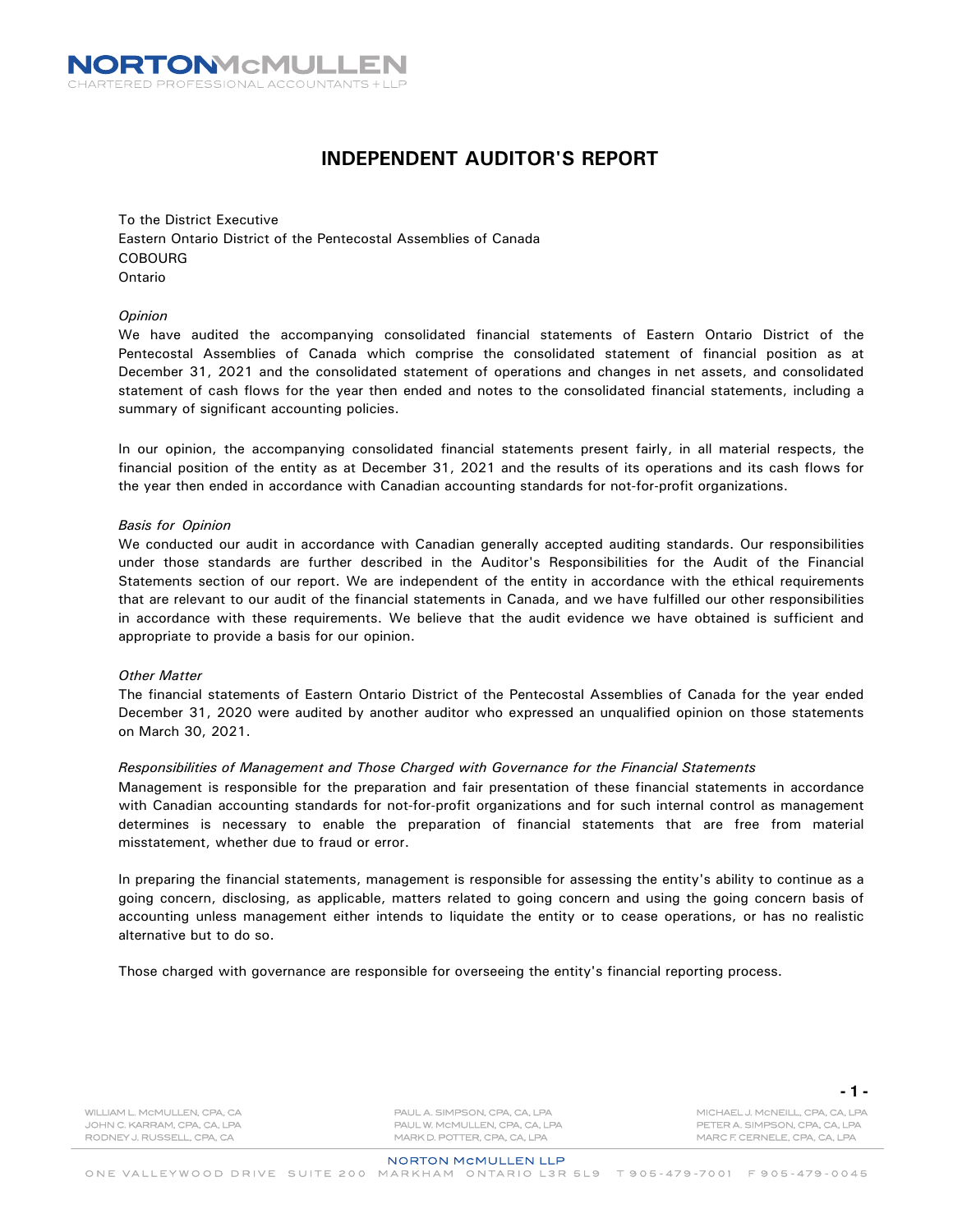#### Auditor's Responsibilities for the Audit of the Financial Statements

Our objectives are to obtain reasonable assurance about whether the financial statements as a whole are free from material misstatement, whether due to fraud or error, and to issue an auditor's report that includes our opinion. Reasonable assurance is a high level of assurance, but is not a guarantee that an audit conducted in accordance with Canadian generally accepted auditing standards will always detect a material misstatement when it exists. Misstatements can arise from fraud or error and are considered material if, individually or in the aggregate, they could reasonably be expected to influence the economic decisions of users taken on the basis of these financial statements.

As part of an audit in accordance with Canadian generally accepted auditing standards, we exercise professional judgment and maintain professional skepticism throughout the audit. We also:

- Identify and assess the risks of material misstatement of the financial statements, whether due to fraud or error, design and perform audit procedures responsive to those risks, and obtain audit evidence that is sufficient and appropriate to provide a basis for our opinion. The risk of not detecting a material misstatement resulting from fraud is higher than for one resulting from error, as fraud may involve collusion, forgery, intentional omissions, misrepresentations, or the override of internal control.
- Obtain an understanding of internal control relevant to the audit in order to design audit procedures that are appropriate in the circumstances, but not for the purpose of expressing an opinion on the effectiveness of the entity's internal control.
- Evaluate the appropriateness of accounting policies used and the reasonableness of accounting estimates and related disclosures made by management.
- Conclude on the appropriateness of management's use of the going concern basis of accounting and, based on the audit evidence obtained, whether a material uncertainty exists related to events or conditions that may cast significant doubt on the entity's ability to continue as a going concern. If we conclude that a material uncertainty exists, we are required to draw attention in our auditor's report to the related disclosures in the financial statements or, if such disclosures are inadequate, to modify our opinion. Our conclusions are based on the audit evidence obtained up to the date of our auditor's report. However, future events or conditions may cause the entity to cease to continue as a going concern.
- Evaluate the overall presentation, structure and content of the financial statements, including the disclosures, and whether the financial statements represent the underlying transactions and events in a manner that achieves fair presentation.

We communicate with those charged with governance regarding, among other matters, the planned scope and timing of the audit and significant audit findings, including any significant deficiencies in internal control that we identify during our audit.

Norton Mr Muller UP

NORTON McMULLEN LLP Chartered Professional Accountants, Licensed Public Accountants

MARKHAM, Canada March 28, 2022

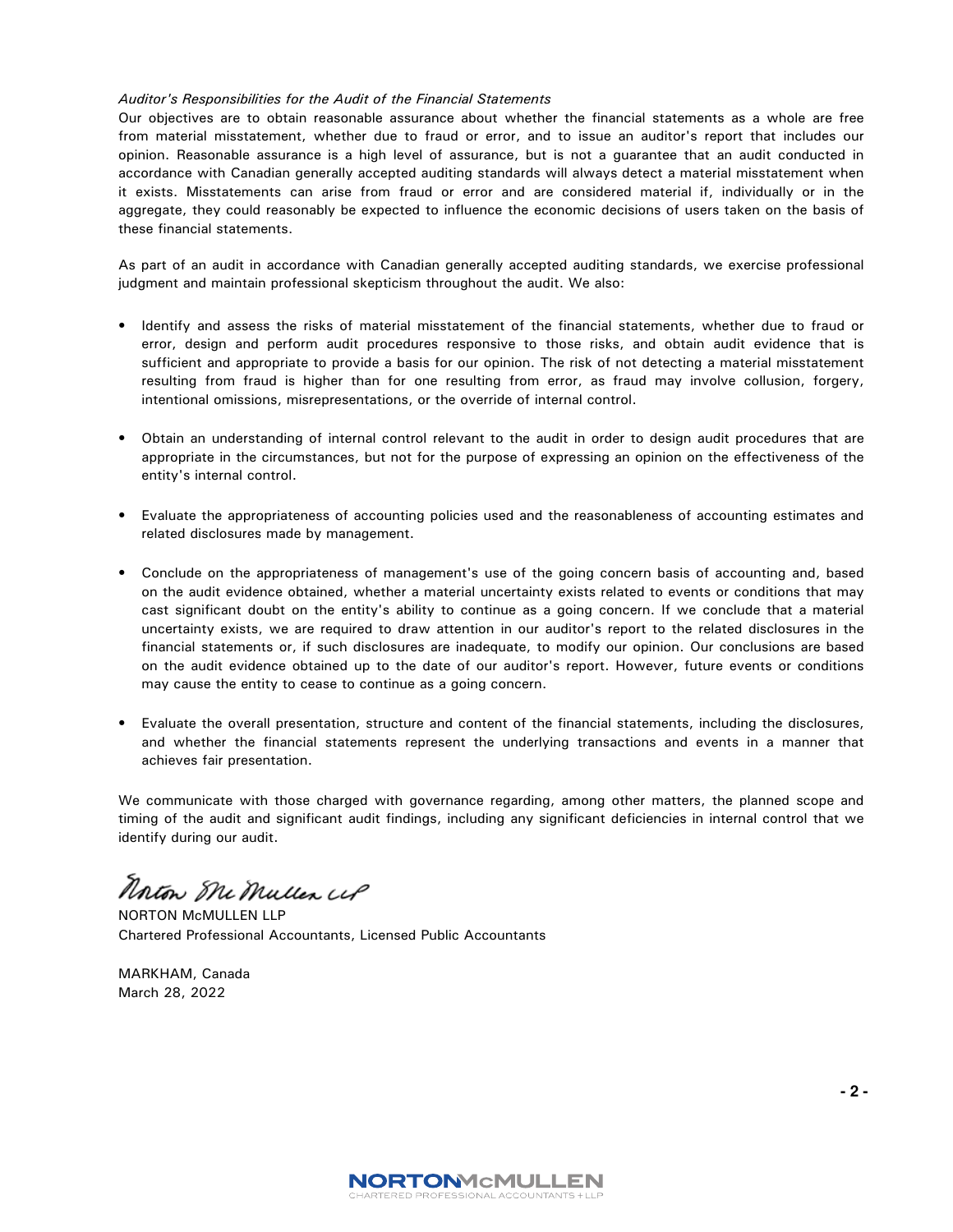#### CONSOLIDATED STATEMENT OF FINANCIAL POSITION

As at December 31, 2021 2020

|                                                                                                                                                                    |          | General<br><b>District</b>                                              |             | Heritage<br><b>Holdings</b> |          | Lakeshore<br>Pentecostal<br>Camp                                                |          | <b>Ottawa Valley</b><br><b>Pentecostal</b><br>Camp                |          |                                                                           |           |                                                                                 |
|--------------------------------------------------------------------------------------------------------------------------------------------------------------------|----------|-------------------------------------------------------------------------|-------------|-----------------------------|----------|---------------------------------------------------------------------------------|----------|-------------------------------------------------------------------|----------|---------------------------------------------------------------------------|-----------|---------------------------------------------------------------------------------|
| <b>ASSETS</b>                                                                                                                                                      |          |                                                                         |             |                             |          |                                                                                 |          |                                                                   |          |                                                                           |           |                                                                                 |
| Current<br>Unrestricted cash<br>Restricted cash (Note 2)<br>Investments<br>Restricted investments (Note 2)<br>Accounts receivable<br>Prepaid expenses and deposits | \$<br>\$ | 384,600<br>1,305,798<br>$\blacksquare$<br>39,650<br>65,088<br>1,795,136 | -\$<br>- \$ |                             | \$<br>\$ | 89,017 \$<br>83,485<br>$\overline{\phantom{a}}$<br>252,480<br>81,649<br>506,631 | \$       | 27,905<br>211,036<br>$\blacksquare$<br>27,348<br>6,337<br>272,626 | \$       | 501,522<br>1,600,319<br>$\blacksquare$<br>319,478<br>153,074<br>2,574,393 | -\$<br>\$ | 1,029,550<br>209,933<br>604,326<br>2,442,903<br>130,144<br>102,281<br>4,519,137 |
| <b>Investments held by Lakeshore</b><br>Foundation Fund (Note 3)                                                                                                   |          |                                                                         |             |                             |          | 168,000                                                                         |          |                                                                   |          | 168,000                                                                   |           | 160,400                                                                         |
| <b>Interdivisional Loan Receivable</b><br>(Note 4)                                                                                                                 |          | 1,004,254                                                               |             |                             |          |                                                                                 |          |                                                                   |          | 1,004,254                                                                 |           |                                                                                 |
| Capital Assets (Note 5)                                                                                                                                            |          | 175,894                                                                 |             | 500,000                     |          | 6,852,592                                                                       |          | 1,066,390                                                         |          | 8,594,876                                                                 |           | 6,091,295                                                                       |
|                                                                                                                                                                    |          | 2,975,284                                                               | \$          | 500,000                     | \$       | 7,527,223                                                                       | \$       | 1,339,016                                                         |          | \$12,341,523                                                              |           | \$10,770,832                                                                    |
| <b>LIABILITIES</b><br><b>Current</b><br>Accounts payable and accrued                                                                                               |          |                                                                         |             |                             |          |                                                                                 |          |                                                                   |          |                                                                           |           |                                                                                 |
| liabilities<br>Designated funds payable (Note 6)<br>Deferred capital contributions<br>(Note 7)<br>Promissory notes payable                                         | \$       | 252,065<br>116,044                                                      | \$          |                             | \$       | 281,455<br>31,484<br>886,345                                                    | \$       | 11,969<br>140,695<br>51,989                                       | \$       | 545,489<br>288,223<br>938,334                                             | -\$       | 413,164<br>766,877<br>240,850<br>473,556                                        |
| <b>Interdivisional Loans Payable</b><br>(Note 4)                                                                                                                   | \$       | 368,109                                                                 | \$          |                             | Ś        | 1,199,284<br>1,004,254                                                          | \$       | 204,653                                                           | \$       | 1,772,046<br>1,004,254                                                    | \$        | 1,894,447                                                                       |
| <b>CEBA Loan Payable</b>                                                                                                                                           |          |                                                                         |             |                             |          |                                                                                 |          |                                                                   |          |                                                                           |           | 30,000                                                                          |
| <b>NET ASSETS</b><br>Unrestricted<br>Internally restricted (Note 2)<br>Endowment fund (Note 3)                                                                     | \$       | 368,109<br>1,417,421<br>1,189,754<br>2,607,175                          | \$<br>\$    | 500,000<br>500,000          | \$<br>\$ | 2,203,538<br>5,103,684<br>52,001<br>168,000<br>5,323,685                        | \$<br>\$ | 204,653<br>1,064,022<br>70,341<br>1,134,363                       | \$<br>\$ | 2,776,300<br>8,085,127<br>1,312,096<br>168,000<br>9,565,223               | \$<br>\$  | 1,924,447<br>6,800,026<br>1,885,959<br>160,400<br>8,846,385                     |
|                                                                                                                                                                    |          | 2,975,284                                                               | \$          | 500,000                     | \$       | 7,527,223                                                                       | \$       | 1,339,016                                                         | \$       | 12,341,523                                                                |           | \$10,770,832                                                                    |

Contingent Liabilities (Note 10) Commitments (Note 11)

Approved by the Board:

Out of balance - Furto Director The fleet Halderlay Director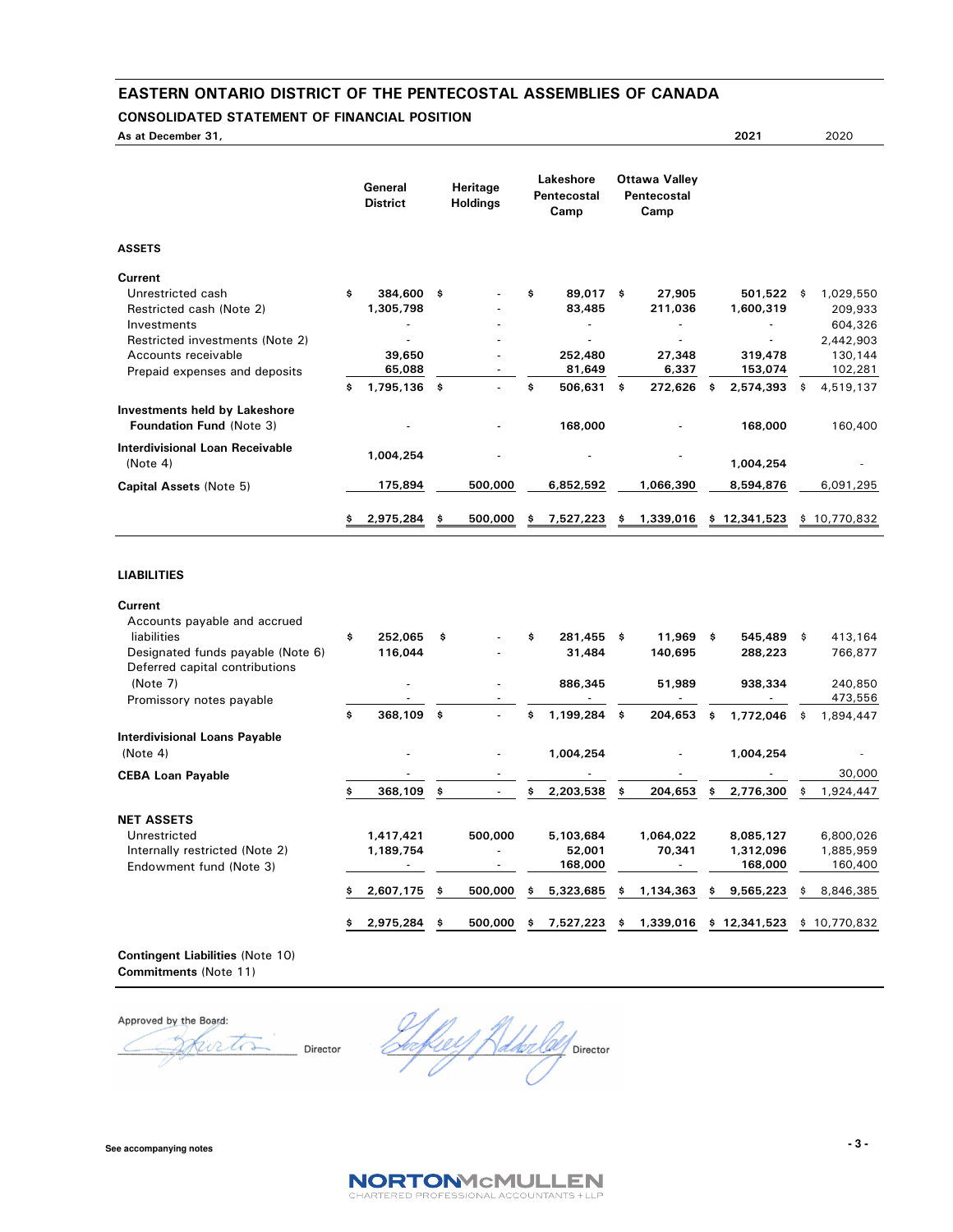#### CONSOLIDATED STATEMENT OF OPERATIONS AND CHANGES IN NET ASSETS

For the year ended December 31, 2021 2020

|                                                                                |     | General<br><b>District</b> |     | Heritage<br><b>Holdings</b> |    | Lakeshore<br>Pentecostal<br>Camp |     | <b>Ottawa Valley</b><br>Pentecostal<br>Camp |    |                 |      |            |
|--------------------------------------------------------------------------------|-----|----------------------------|-----|-----------------------------|----|----------------------------------|-----|---------------------------------------------|----|-----------------|------|------------|
| <b>REVENUES</b><br>Tithe - Churches                                            |     | 2,447,151                  | \$. |                             | \$ |                                  | \$. |                                             | Ś  | 2,447,151       | \$   | 2,464,757  |
| Tithe - Credential holders                                                     |     | 423,452                    |     |                             |    |                                  |     |                                             |    | 423,452         |      | 421,679    |
| Sales and rentals                                                              |     |                            |     |                             |    | 918,685                          |     | 220,304                                     |    | 1,138,989       |      | 921,014    |
| Contributions and offerings                                                    |     | 67,344                     |     |                             |    | 145,670                          |     | 134,259                                     |    | 347,273         |      | 275,880    |
| Government assistance (Note 8)<br>Ministries registration and                  |     | 36,670                     |     |                             |    | 66,223                           |     | 37,427                                      |    | 140,320         |      | 169,371    |
| offerings                                                                      |     | 46,664                     |     |                             |    |                                  |     |                                             |    | 46,664          |      | 33,398     |
| Interest and other                                                             |     | 28,279                     |     |                             |    | 1,338                            |     | 1,447                                       |    | 31,064          |      | 89,040     |
| <b>Registration fees</b>                                                       |     | 2,300                      |     |                             |    | ÷                                |     |                                             |    | 2,300           |      | 3,100      |
|                                                                                |     | 3,051,860                  | \$  |                             | \$ | 1,131,916                        | \$  | 393,437                                     | \$ | 4,577,213       | \$   | 4,378,239  |
| <b>EXPENSES</b>                                                                |     |                            |     |                             |    |                                  |     |                                             |    |                 |      |            |
| Salaries and benefits                                                          | \$. | 1,141,324                  | \$  |                             | \$ | 357,788                          | \$  | 142,340                                     | \$ | 1,641,452       | \$   | 1,509,739  |
| Building and property                                                          |     | 24,346                     |     |                             |    | 368,707                          |     | 173,117                                     |    | 566,170         |      | 465,155    |
| <b>Bible colleges operations</b>                                               |     | 354,701                    |     |                             |    | $\blacksquare$                   |     | $\blacksquare$                              |    | 354,701         |      | 298,030    |
| Administration and office                                                      |     | 228,396                    |     |                             |    | 34,893                           |     | 25,248                                      |    | 288,537         |      | 470,006    |
| National Office tithes                                                         |     | 244,715                    |     |                             |    | $\overline{\phantom{a}}$         |     | $\overline{a}$                              |    | 244,715         |      | 248,683    |
| Subsidies and donations                                                        |     | 211,440                    |     |                             |    | $\overline{\phantom{a}}$         |     | $\blacksquare$                              |    | 211,440         |      | 338,635    |
| Camp operations                                                                |     | $\blacksquare$             |     |                             |    | 56.534                           |     | 52,481                                      |    | 109,015         |      | 69,890     |
| <b>Missions</b>                                                                |     |                            |     |                             |    | 32,555                           |     | 33,699                                      |    | 66,254          |      | 32,000     |
| Bank charges                                                                   |     | 17.069                     |     |                             |    | 21.628                           |     | 10,249                                      |    | 48,946          |      | 47,317     |
| Pastoral and church care                                                       |     | 44,514                     |     |                             |    |                                  |     |                                             |    | 44,514          |      | 51,957     |
| Church ministries<br>District conference                                       |     | 49,006                     |     |                             |    | $\blacksquare$                   |     |                                             |    | 49,006          |      | 50,197     |
|                                                                                |     | 25,696                     |     |                             |    |                                  |     |                                             |    | 25,696          |      | 3,057      |
|                                                                                |     | 2,341,207                  | \$  |                             | \$ | 872,105                          | \$  | 437,134                                     | \$ | 3,650,446       | \$   | 3,584,666  |
| <b>EXCESS (DEFICIENCY) OF REVENUES</b><br><b>OVER EXPENSES FROM OPERATIONS</b> | \$  | 710,653                    | \$  |                             | \$ | 259,811                          | \$  | $(43, 697)$ \$                              |    | 926,767         | \$   | 793,573    |
| Amortization                                                                   | \$  | $(11,409)$ \$              |     |                             | Ś  | $(157, 263)$ \$                  |     | $(38, 714)$ \$                              |    | $(207, 386)$ \$ |      | (176, 266) |
| Gain (loss) on sale of capital<br>assets                                       |     | (10, 793)                  |     |                             |    |                                  |     | 2,650                                       |    | (8, 143)        |      | (13,600)   |
| Interdivisional subsidies (Note 4)                                             |     | (149, 320)                 |     |                             |    | 80,160                           |     | 69,160                                      |    | $\mathbf{r}$    |      | $\sim$     |
|                                                                                | \$  | $(171, 522)$ \$            |     |                             | \$ | $(77, 103)$ \$                   |     | 33,096                                      | \$ | (215, 529)      | - \$ | (189, 866) |
| <b>EXCESS (DEFICIENCY) OF</b>                                                  |     |                            |     |                             |    |                                  |     |                                             |    |                 |      |            |
| <b>REVENUES OVER EXPENSES</b>                                                  | \$  | 539,131                    | \$  |                             | \$ | 182,708 \$                       |     | $(10,601)$ \$                               |    | 711,238         | - \$ | 603,707    |
| <b>NET ASSETS - Beginning</b>                                                  |     | 2,068,044                  |     | 500,000                     |    | 5,133,377                        |     | 1,144,964                                   |    | 8,846,385       |      | 8,226,578  |
| <b>Endowment Contributions</b>                                                 |     |                            |     |                             |    | 7,600                            |     |                                             |    |                 |      | 16,100     |
| <b>NET ASSETS - Ending</b>                                                     | \$  | 2,607,175                  | \$  | 500,000                     | \$ | 5,323,685                        | \$  | 1,134,363                                   | \$ | 9,565,223       | \$   | 8,846,385  |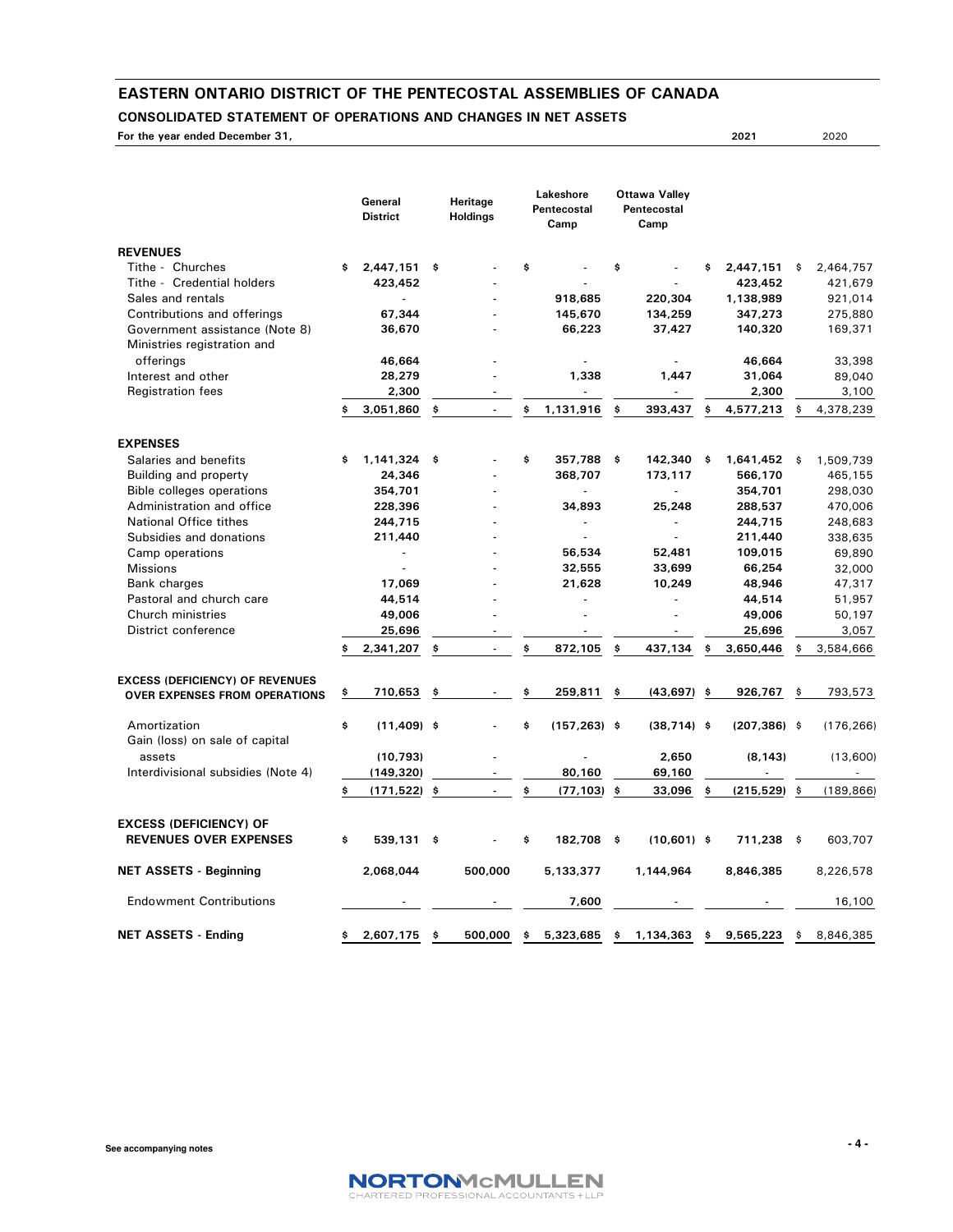## STATEMENT OF CASH FLOWS

| For the year ended December 31,                           |     | 2021           |      | 2020           |
|-----------------------------------------------------------|-----|----------------|------|----------------|
|                                                           |     |                |      |                |
| CASH AND CASH EQUIVALENTS WERE PROVIDED BY (USED IN):     |     |                |      |                |
| <b>OPERATING ACTIVITIES</b>                               |     |                |      |                |
| Excess of revenue over expenditures                       | \$  | 711,238        | \$   | 603,707        |
| Items not affecting cash:                                 |     |                |      |                |
| Amortization                                              |     | 207,386        |      | 176,266        |
| Loss on sale of capital assets                            |     | 8,143          |      | 13,600         |
| Reinvested interest earned on GICs                        |     |                |      | (7, 229)       |
| Forgivable portion of loan payable - CEBA                 |     | (10,000)       |      | (10,000)       |
| Designated funds payable recognized (Note 6)              |     | (868, 125)     |      | (385, 363)     |
|                                                           | \$  | 48,642         | - \$ | 390,981        |
| Net change in non-cash working capital balances:          |     |                |      |                |
| Accounts receivable                                       |     | (189, 334)     |      | 29,937         |
| Prepaid expenses and deposits                             |     | (50, 793)      |      | (8,017)        |
| Accounts payable and accrued liabilities                  |     | 132,327        |      | 104,103        |
| Deferred capital contributions                            |     | 697,484        |      | 240,850        |
| Designated funds payable received (Note 6)                |     | 389,471        |      | 297,863        |
|                                                           |     | \$1,027,797    | \$.  | 1,055,717      |
|                                                           |     |                |      |                |
| <b>INVESTING ACTIVITIES</b>                               |     |                |      |                |
| Purchase of investments held by Lakeshore Foundation fund | \$  | $(7,600)$ \$   |      | (16, 100)      |
| Purchase of property and equipment                        |     | (115,067)      |      | (198, 962)     |
| Purchases of environmental upgrade capital expenditures   |     | (2,609,628)    |      | (226, 722)     |
| Redemption of guaranteed investment certificates          |     | 3,047,229      |      |                |
| Purchase of guaranteed investment certificates            |     |                |      | (3,040,000)    |
| Proceeds from sale of trailers                            |     | 5,583          |      | 22,800         |
| Endowment contribution                                    |     | 7,600          |      | 16,100         |
|                                                           | \$  | 328,117        |      | \$ (3,442,884) |
|                                                           |     |                |      |                |
| <b>FINANCING ACTIVITIES</b>                               |     |                |      |                |
| Proceeds of loan payable - CEBA                           | \$  | 20,000         | \$   | 40,000         |
| Repayment of loan payable - CEBA                          |     | (40,000)       |      |                |
| Repayment of promissory notes payable                     |     | (473, 556)     |      | (28,909)       |
|                                                           |     | $(493,556)$ \$ |      |                |
|                                                           | \$. |                |      | 11,091         |
| <b>INCREASE (DECREASE) IN CASH AND CASH EQUIVALENTS</b>   | \$  | 862,358        |      | \$ (2,376,076) |
|                                                           |     |                |      |                |
| <b>CASH AND CASH EQUIVALENTS - Beginning</b>              |     | 1,239,483      |      | 3,615,559      |
| <b>CASH AND CASH EQUIVALENTS - Ending</b>                 |     | \$2,101,841    |      | \$1,239,483    |
|                                                           |     |                |      |                |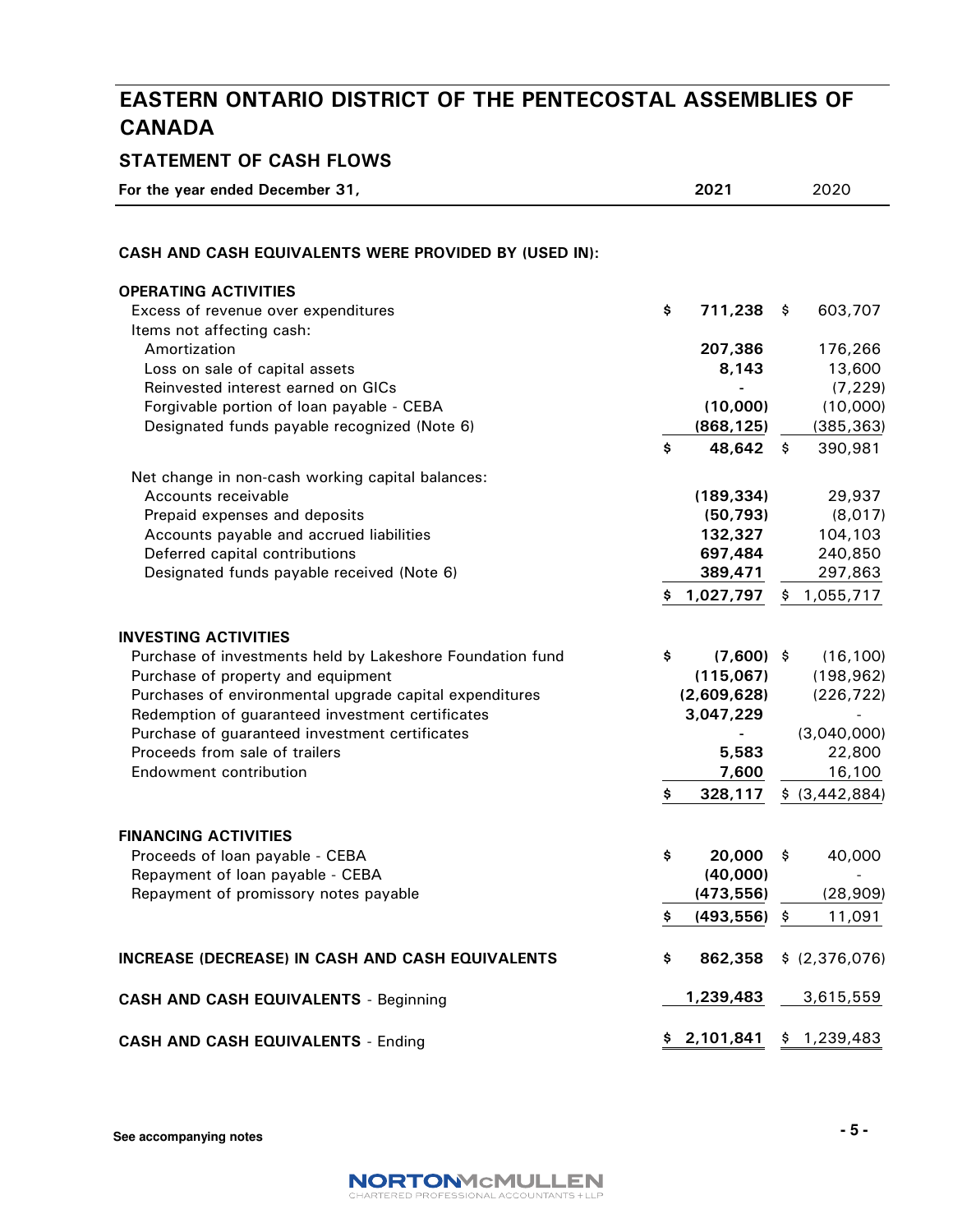### NOTES TO FINANCIAL STATEMENTS

DECEMBER 31, 2021

#### NATURE OF OPERATIONS

The purpose of the Eastern Ontario District of the Pentecostal Assemblies of Canada (the "District") is to promulgate the gospel of Jesus Christ, establish new congregations and provide leadership and support to those churches in Eastern Ontario and Nunavut which are affiliated with The Pentecostal Assemblies of Canada (the "PAOC"). The District is an Ontario not-for-profit corporation, and derives its jurisdiction and authority from the General Conference of The Pentecostal Assemblies of Canada. The District is a registered charity under the Income Tax Act (Canada) and is exempt from income taxes.

### 1. SIGNIFICANT ACCOUNTING POLICIES

The consolidated financial statements have been prepared in accordance with Canadian accounting standards for not-for-profit organizations and include the following significant accounting policies:

#### a) Principles of Consolidation

The consolidated financial statements include the accounts of the Eastern Ontario District of the Pentecostal Assemblies of Canada (which includes Lakeshore Pentecostal Camp and Ottawa Valley Pentecostal Camp) and Eastern Ontario Heritage Holdings (Non-Profit)("Heritage Holdings").

Heritage Holdings is incorporated without share capital as a not-for-profit organization. The main purpose of the organization is to advance the work of the PAOC by holding land for the District office and a religious retreat centre. The organization is controlled by the District due to common members of the Board of Directors.

The consolidated financial statements include the accounts of the District after elimination of interorganizational transactions with the exception of interdivisional loans and subsidies.

#### b) Use of Estimates

The preparation of the consolidated financial statements in accordance with Canadian accounting standards for not-for-profit organizations requires management to make estimates and assumptions based on currently available information. Such estimates and assumptions affect the reported amounts of assets and liabilities as at the date of the consolidated financial statements and the reported amounts of revenues and expenses during the year. Actual results could differ from the estimates used.

Significant estimates include the estimated useful life of capital assets.

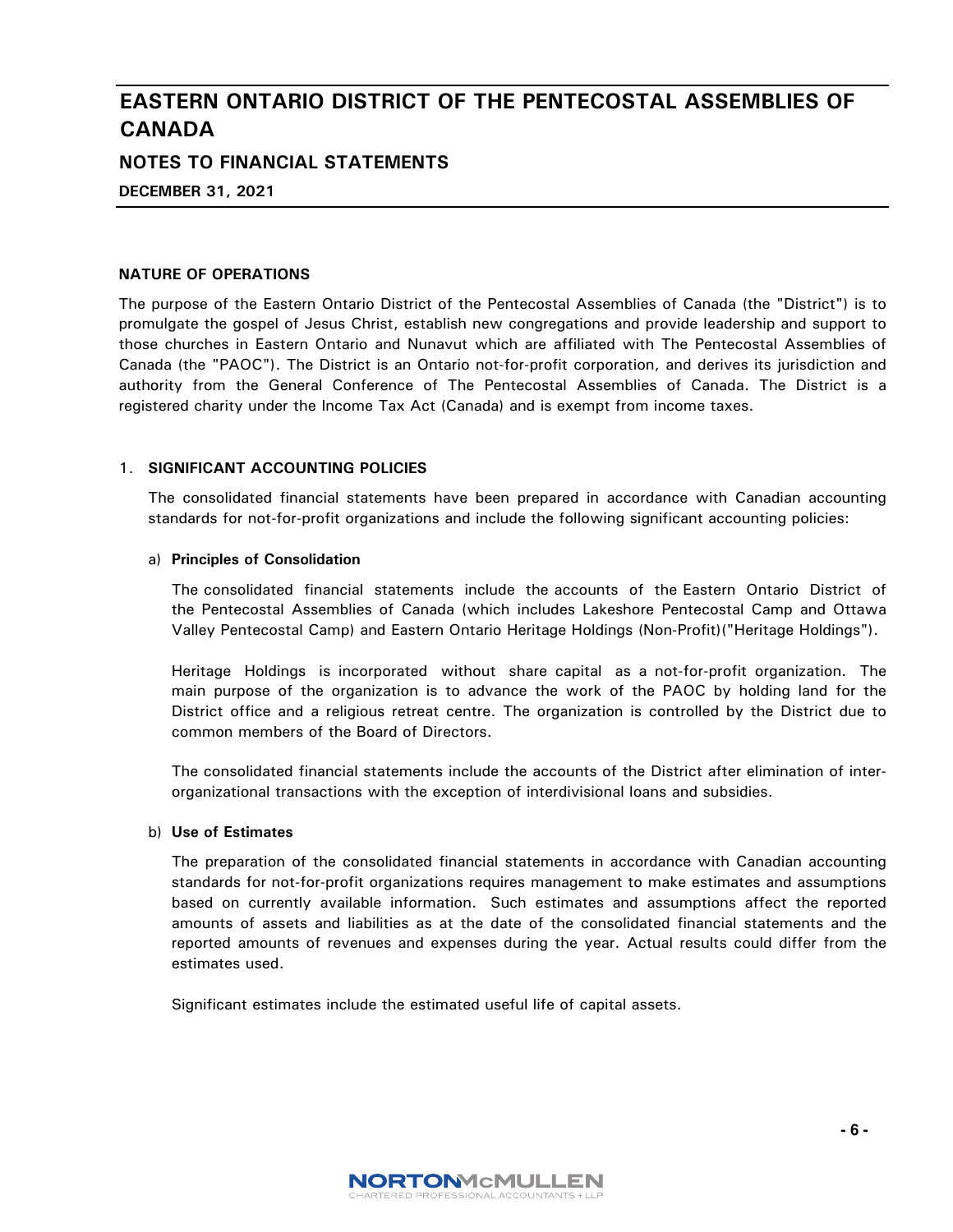NOTES TO FINANCIAL STATEMENTS

DECEMBER 31, 2021

### 1. SIGNIFICANT ACCOUNTING POLICIES - Continued

#### c) Fund Accounting

Resources are classified into funds according to the activities or objectives specified as follows:

### General District

The General District fund consists of assets, liabilities, revenues and expenses related to the operations of the District. It also includes internally restricted funds for various District initiatives.

#### Heritage Holdings

The Heritage Holdings fund consists of the land and would include any revenue relating to the potential gain on the sale of the property.

#### Lakeshore Pentecostal Camp

The Lakeshore Pentecostal Camp fund reports the assets, liabilities, revenues and expenses of the Lakeshore Pentecostal Camp located near Cobourg, Ontario.

#### Ottawa Valley Pentecostal Camp

The Ottawa Valley Pentecostal Camp fund reports the assets, liabilities, revenues and expenses of the Ottawa Valley Pentecostal Camp located in Cobden, Ontario.

#### d) Revenue recognition

The District follows the deferral method of accounting for restricted contributions, tithes and offerings. Restricted contributions, tithes and offerings are recognized as revenue in the year in which the related expenditures are incurred. To the extent that revenue has not been recognized, it has been reflected as designated funds payable. Unrestricted contributions, tithes and offerings are recognized as revenue when received or receivable if the amount to be received can be reasonably estimated and collection is reasonably assured.

Government assistance is recognized as revenue when received or receivable and collection is reasonably assured and when all conditions as to its use have been met.

Sales and rentals, registration fees, and conference revenues are recognized as revenue when the services are provided. Fees charged for specific projects in advance of the related services are recorded as designated funds payable and recognized as revenue in the year in which the services are provided. Interest and other revenue are recognized when earned.

Endowment contributions are recognized as direct increases in the Endowment Fund when received.

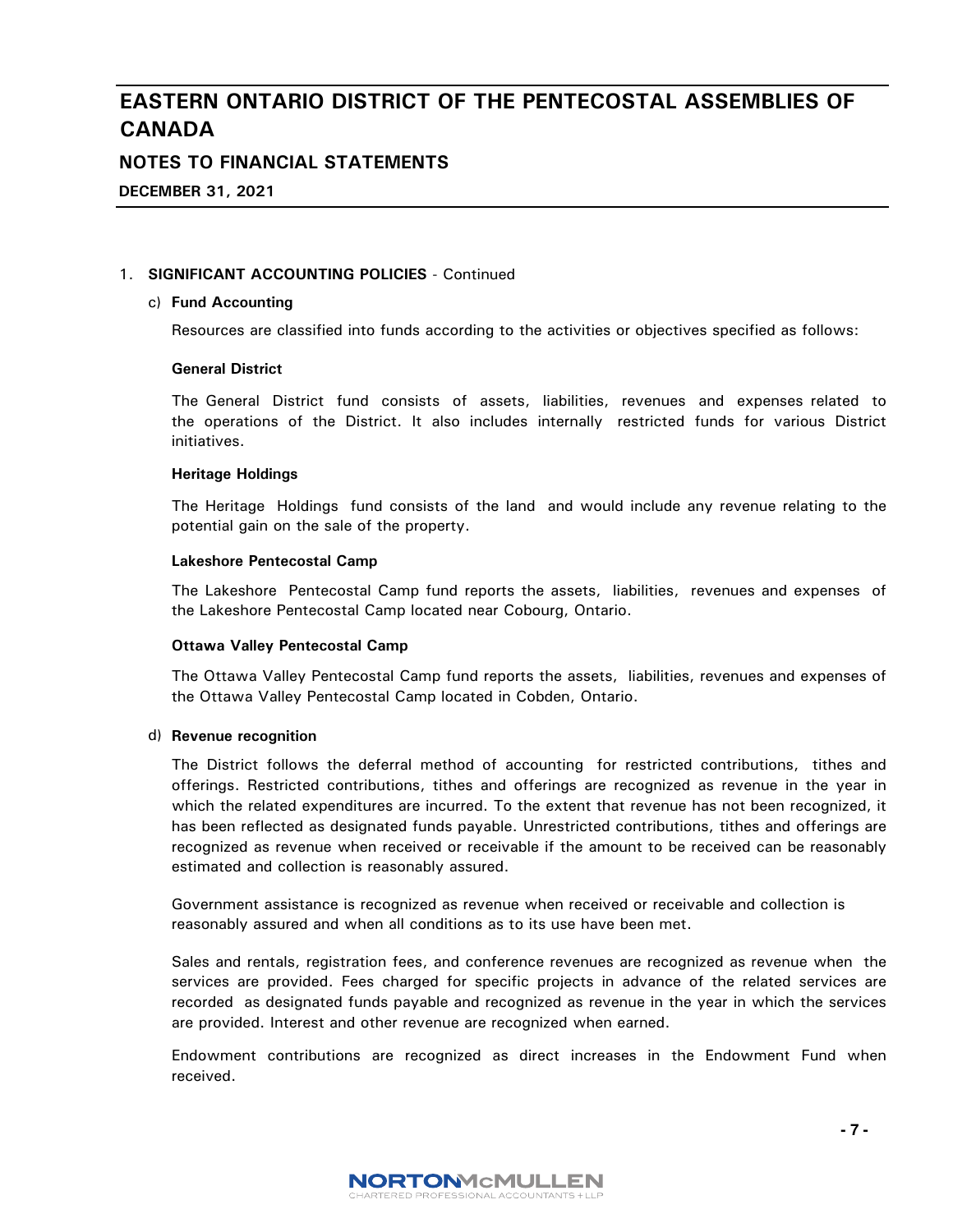NOTES TO FINANCIAL STATEMENTS

DECEMBER 31, 2021

### 1. SIGNIFICANT ACCOUNTING POLICIES - Continued

#### e) Capital Assets

Capital assets are recorded at cost. Amortization is being provided over the estimated useful life of the assets using the following annual rates and methods, except for the Lakeshore Pentecostal Camp buildings which are amortized over 40 years on a straight-line basis:

|                             | Rate     | Method            |
|-----------------------------|----------|-------------------|
| <b>Buildings</b>            | $4 - 8%$ | Straight-line     |
| Computers                   | 30%      | declining balance |
| Equipment                   | 10%-20%  | declining balance |
| Site improvements and signs | 10%-20%  | declining balance |
| Drainage                    | 10%      | declining balance |
| Vehicles                    | 30%      | declining balance |
| Water & sewage installation | 1.67%    | declining balance |

#### f) Impairment of Capital Assets

When a tangible capital asset no longer contributes to an organization's ability to provide goods and services, or the value of future economic benefits or service potential associated with the tangible capital asset is less than its net carrying amount, the net carrying amount of the tangible capital asset is written down to the asset's fair value or replacement cost.

### g) Contributed Services

Volunteers contribute significant hours per year to assist the District in carrying out its activities. Because of the difficulty of determining their fair value, contributed services are not recognized in the financial statements.

#### h) Financial Instruments

#### Initial Measurement

The District initially measures its financial assets and financial liabilities originated or exchanged in arm's length transactions at fair value.

Financial assets and financial liabilities originated or exchanged in related party transactions, except for those that involve parties whose sole relationship with the organization is in the capacity of management, are initially measured at cost. The cost of a financial instrument in a related party transaction depends on whether the instrument has repayment terms.

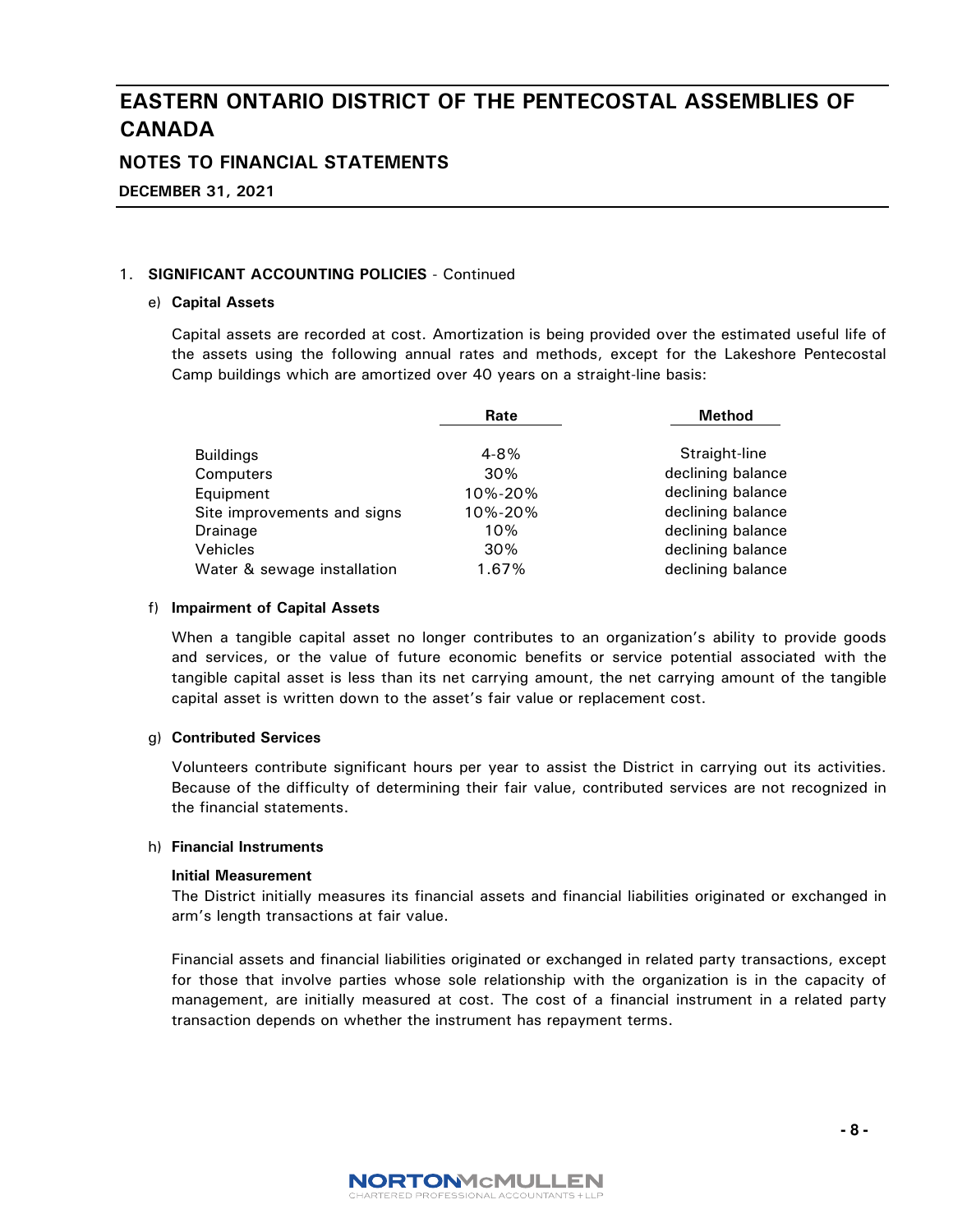NOTES TO FINANCIAL STATEMENTS

DECEMBER 31, 2021

### 1. SIGNIFICANT ACCOUNTING POLICIES - Continued

### h) Financial Instruments - Continued

### Subsequent Measurement

The District subsequently measures all of its financial assets and financial liabilities at amortized cost except for investments held by Lakeshore Foundation Fund, which are measured at fair value.

Financial assets subsequently measured at amortized cost include cash and accounts receivable. Financial liabilities measured at amortized cost include accounts payable.

#### Impairment

Financial assets measured at amortized cost are tested for impairment when events or circumstances indicate possible impairment. Write-downs, if any, are recognized in the excess (deficiency) of revenues over expenses and may be subsequently reversed to the extent that the net effect after the reversal is the same as if there had been no write-down. There are no impairment indicators in the current year.

#### 2. RESTRICTED CASH AND CASH EQUIVALENTS

Restricted cash and cash equivalents consist of the following:

|             | 2021                      | 2020      |
|-------------|---------------------------|-----------|
| Cash        | $$1,600,319$ \$ 209,933   |           |
| <b>GICs</b> | <b>Common</b>             | 2,442,903 |
|             | $$1,600,319$ $$2,652,836$ |           |

Cash and GICs are set aside for designated funds payable and internally restricted programs related to church health and multiplication, environmental advance funding for Lakeshore and Ottawa Valley Pentecostal Camps and future District office relocation beyond 2026 as follows:

|                                                                       | 2021                      | 2020                                      |
|-----------------------------------------------------------------------|---------------------------|-------------------------------------------|
| Designated funds payable (Note 6)<br>Internally restricted net assets | s.                        | 288,223 \$ 766,877<br>1,312,096 1,885,959 |
|                                                                       | $$1,600,319$ $$2,652,836$ |                                           |

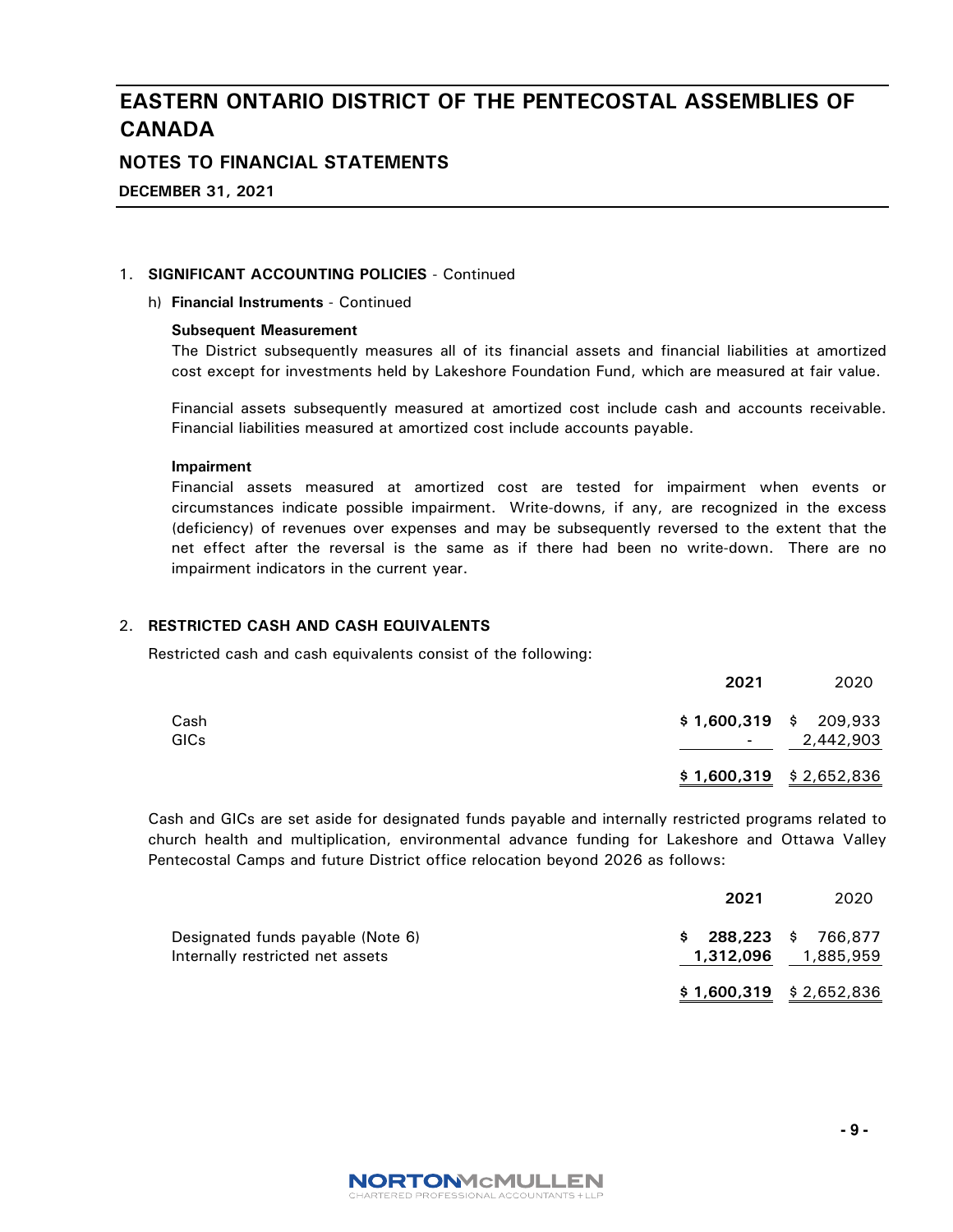NOTES TO FINANCIAL STATEMENTS

DECEMBER 31, 2021

#### 3. INVESTMENTS HELD BY LAKESHORE FOUNDATION FUND

The Lakeshore Foundation Fund was established in 2011. Income earned on the endowment investment is used to subsidize camp registration fees for children and youth.

During the year, Lakeshore Pentecostal Camp received endowment contributions of \$7,600 (2020 - \$16,100) towards the Lakeshore Foundation Fund bringing the total invested to \$168,000 (2020 - \$160,400). Endowment contributions are invested in certificate loans held by the Pentecostal Financial Services Group ("PFSG"), a wholly-owned subsidiary of the PAOC. These certificate loans earn interest at rates between 2.40% and 3.87% and mature in 2023. Interest of \$4,364 (2020 - \$3,576) earned on the fund is included in designated funds payable under camp sponsorships (Note 6) in accordance with the terms of the endowment.

### 4. INTERDIVISONAL TRANSACTIONS

In 2021, the District division loaned funds to Lakeshore Pentecostal Camp division for the ongoing environmental project construction. The loan is non-interest bearing and is expected to repaid in 3 to 5 years based on projected cashflows and fundraising campaigns.

During the year, the District provided subsides to Lakeshore Pentecostal Camp of \$80,160 (2020 - \$82,742) and Ottawa Valley Pentecostal Camp of \$69,160 (2020 - \$71,249) for operations.

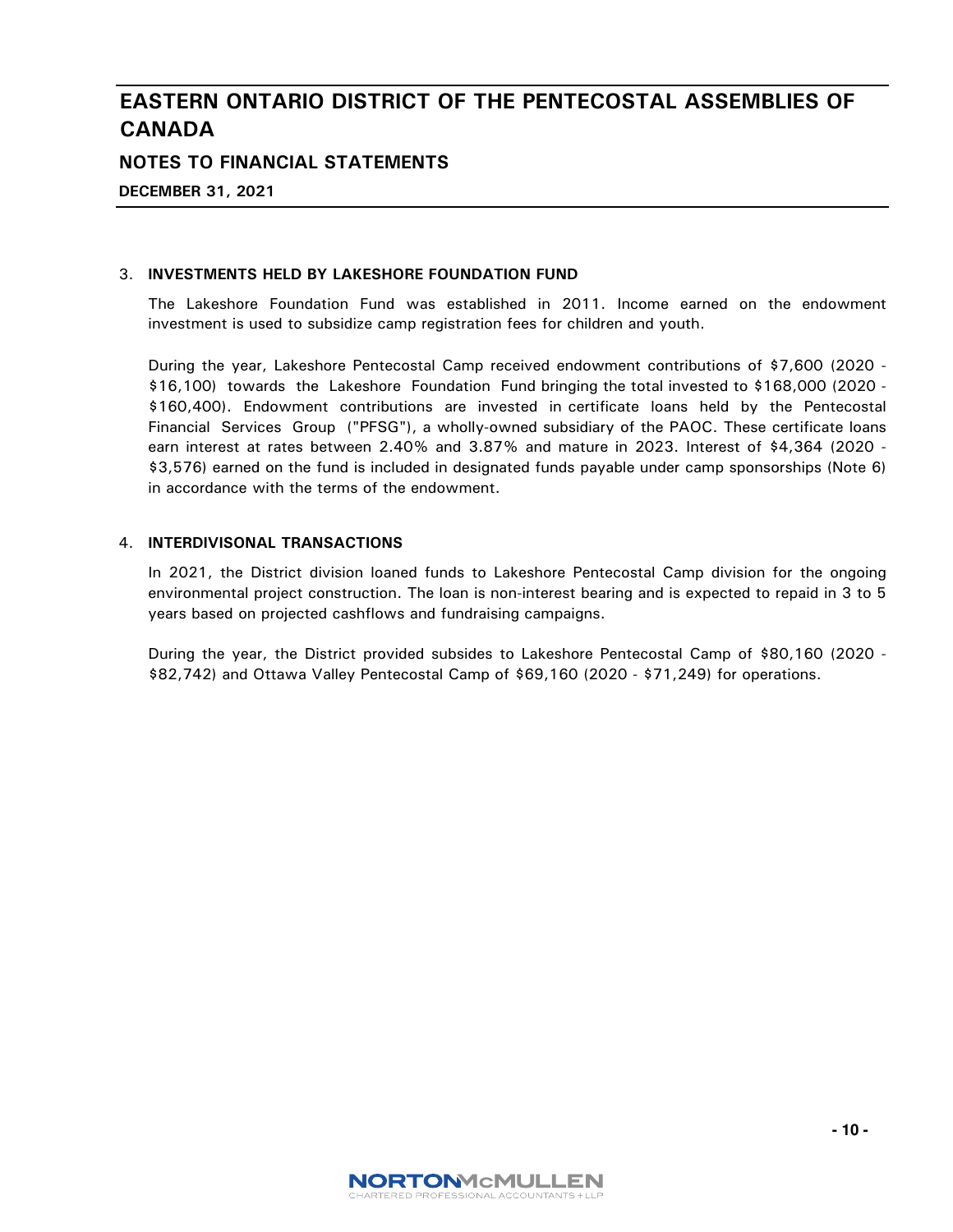NOTES TO FINANCIAL STATEMENTS

DECEMBER 31, 2021

#### 5. CAPITAL ASSETS

Capital assets consist of the following:

|                                       |     |                    |    | 2021                |               | 2020          |
|---------------------------------------|-----|--------------------|----|---------------------|---------------|---------------|
|                                       |     | <b>Accumulated</b> |    | <b>Net Book</b>     | Net Book      |               |
|                                       |     | Cost               |    | <b>Amortization</b> | Value         | Value         |
| <b>General District</b>               |     |                    |    |                     |               |               |
| Land                                  | \$  | 20,837             | \$ |                     | \$<br>20,837  | \$<br>20,837  |
| <b>Buildings</b>                      |     | 230,949            |    | 95,370              | 135,579       | 154,615       |
| Computers                             |     | 138,354            |    | 124,145             | 14,209        | 12,787        |
| Equipment                             |     | 231,241            |    | 225,973             | 5,269         | 4,223         |
|                                       | \$  | 621,381            | \$ | 445,488             | \$<br>175,894 | \$<br>192,462 |
| <b>Heritage Holdings</b>              |     |                    |    |                     |               |               |
| Land                                  | \$  | 500,000            | \$ |                     | \$<br>500,000 | \$<br>500,000 |
| <b>Lakeshore Pentecostal Camp</b>     |     |                    |    |                     |               |               |
| Land                                  | \$  | 2,080,000          | \$ |                     | \$2,080,000   | \$2,080,000   |
| Water and Sewage                      |     | 2,783,480          |    | 25,416              | 2,758,064     | 226,722       |
| <b>Buildings</b>                      |     | 3,972,088          |    | 2,151,719           | 1,820,369     | 1,908,606     |
| Equipment                             |     | 854,501            |    | 729,060             | 125,441       | 122,099       |
| Site Improvement and signs            |     | 409,750            |    | 363,675             | 46,075        | 50,099        |
| Drainage                              |     | 163,297            |    | 144,135             | 19,162        | 21,291        |
| Vehicles                              |     | 168,995            |    | 165,514             | 3,481         | 4,974         |
|                                       | \$. | 10,432,111         |    | \$3,579,519         | \$6,852,592   | \$4,413,791   |
| <b>Ottawa Valley Pentecostal Camp</b> |     |                    |    |                     |               |               |
| Land                                  | \$  | 560,000            | \$ |                     | \$<br>560,000 | \$<br>560,000 |
| <b>Buildings</b>                      |     | 1,032,970          |    | 696,110             | 336,860       | 343,115       |
| Site improvements                     |     | 384,922            |    | 263,799             | 121,123       | 32,036        |
| Equipment                             |     | 271,772            |    | 228,742             | 43,030        | 44,066        |
| Vehicles                              |     | 65,447             |    | 62,187              | 3,260         | 4,657         |
| Computers                             |     | 4,735              |    | 2,618               | 2,117         | 1,168         |
|                                       | \$  | 2,319,846          |    | \$1,253,456         | \$1,066,390   | \$<br>985,042 |
|                                       |     | \$13,873,338       |    | \$5,278,463         | \$8,594,876   | \$6,091,295   |

The District is registered as a trustee on the title of certain local churches. As is customary in the PAOC, the properties are recorded in the books and records of the local churches.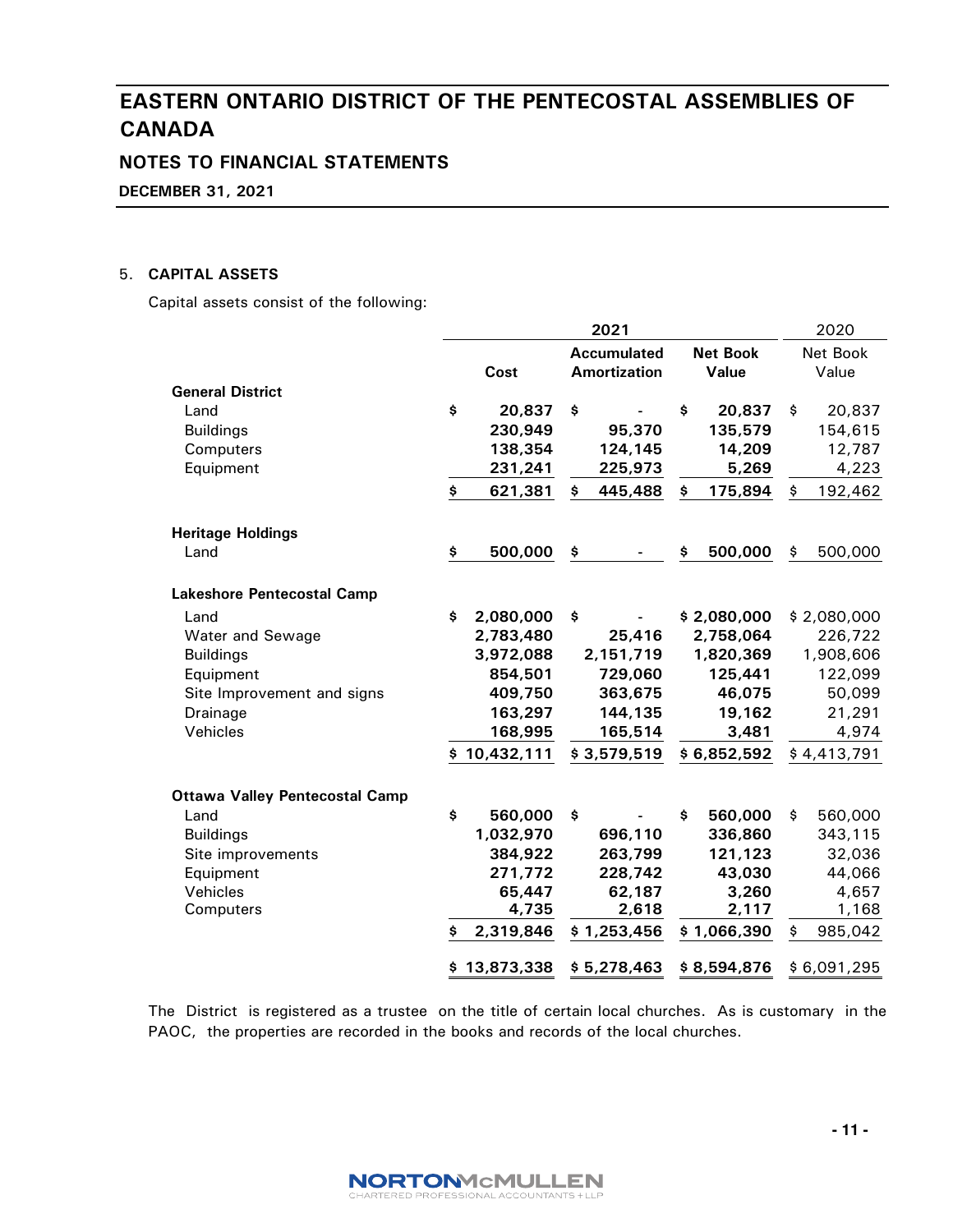NOTES TO FINANCIAL STATEMENTS

DECEMBER 31, 2021

### 6. DESIGNATED FUNDS PAYABLE

Designated funds payable consist of the following:

|                                       | <b>Balance</b> |                              |    |                 |     | <b>Balance</b> |                |
|---------------------------------------|----------------|------------------------------|----|-----------------|-----|----------------|----------------|
|                                       |                | <b>Beginning</b>             |    | <b>Received</b> |     | Recognized     | Ending         |
| <b>General District</b>               |                |                              |    |                 |     |                |                |
| Women's Network L.I.F.E.              | \$             | 77,181                       | \$ | 12,428          | \$  | 12,428         | \$<br>77,181   |
| Church missional initiatives          |                |                              |    | 14,050          |     |                | 14,050         |
| Ministers assistance program          |                | 12,813                       |    |                 |     |                | 12,813         |
| Pastors assistance                    |                |                              |    | 20,000          |     | 8,000          | 12,000         |
| Newcastle Pentecostal Church          |                | 2,000                        |    |                 |     | 2,000          |                |
| <b>Mission Canada</b>                 |                | 1,228                        |    |                 |     | 1,228          |                |
| Igaluit Missions                      |                |                              |    | 200             |     | 200            |                |
| Master's College                      |                |                              |    | 54,223          |     | 54,223         |                |
| <b>PAOC Hutchinson Christmas Gift</b> |                |                              |    | 750             |     | 750            |                |
|                                       | \$             | 93,222                       | \$ | 101,651         | \$  | 78,829         | \$<br>116,044  |
| <b>Lakeshore Pentecostal Camp</b>     |                |                              |    |                 |     |                |                |
| Memorial fund                         | \$             | 7,993                        | \$ | 4,425           | \$  | 3,097          | \$<br>9,321    |
| Sports and recreation equipment       |                | 9,000                        |    | 8,000           |     | 9,000          | 8,000          |
| Advance lease payments                |                | 7,608                        |    |                 |     | 712            | 6,896          |
| Camp sponsorships                     |                | 4,735                        |    | 4,364           |     | 2,850          | 6,249          |
| Capital funds                         |                | 1,122                        |    | 778             |     | 882            | 1,018          |
| Environmental upgrade fund            |                | 517,861                      |    | 158,505         |     | 676,366        |                |
| <b>Missions</b>                       |                | $\qquad \qquad \blacksquare$ |    | 32,555          |     | 32,555         | ٠              |
|                                       | \$             | 548,319                      | \$ | 208,627         | \$  | 725,462        | \$<br>31,484   |
| <b>Ottawa Valley Pentecostal Camp</b> |                |                              |    |                 |     |                |                |
| Camp projects                         | \$             | 17,941                       | \$ | 46,712          | \$. | 5,000          | \$<br>59,653   |
| Environmental upgrade fund            |                | 79,679                       |    | 21,250          |     | 52,871         | 48,058         |
| Tabernacle projects                   |                | 25,783                       |    |                 |     | 3,792          | 21,991         |
| Memorial fund donations               |                | 350                          |    | 8,860           |     |                | 9,210          |
| Camp sponsorship                      |                | 1,583                        |    | 200             |     |                | 1,783          |
| Lodge basement repairs                |                | $\blacksquare$               |    | 2,171           |     | 2,171          | $\blacksquare$ |
|                                       | \$             | 125,336                      | \$ | 79,193          | \$  | 63,834         | \$<br>140,695  |
|                                       | \$             | 766,877                      | \$ | 389,471         | \$  | 868,125        | \$<br>288,223  |

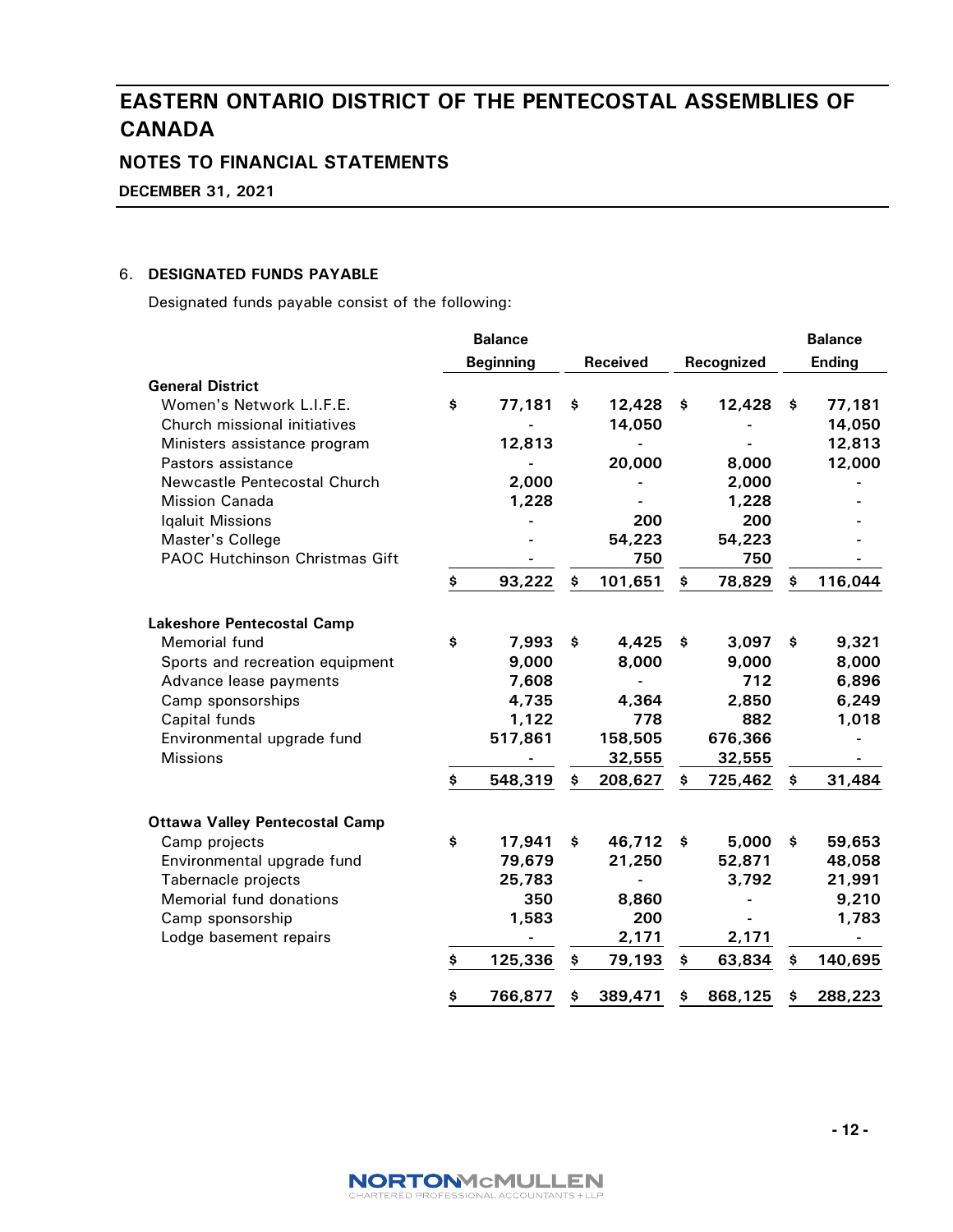## NOTES TO FINANCIAL STATEMENTS

DECEMBER 31, 2021

### 7. DEFERRED CAPITAL CONTRIBUTIONS

Deferred capital contributions consist of contributions for capital projects follows:

|    | <b>Lakeshore Pentecostal Camp</b>                                                                        | 2021                                       |     | 2020               |
|----|----------------------------------------------------------------------------------------------------------|--------------------------------------------|-----|--------------------|
|    | Balance - Beginning                                                                                      | \$<br>240,850                              | -\$ |                    |
|    | Add: Capital expenditures<br>Less: Amounts amortized as revenue in the year                              | 676,366<br>(30, 871)                       |     | 243,648<br>(2,798) |
|    | Balance - Ending                                                                                         | \$<br>886,345                              | \$  | 240,850            |
|    | <b>Ottawa Valley Pentecostal Camp</b>                                                                    | 2021                                       |     | 2020               |
|    | Balance - Beginning                                                                                      | \$                                         | \$  |                    |
|    | Add: Capital expenditures<br>Less: Amounts amortized as revenue in the year                              | 52,871<br>(882)                            |     |                    |
|    | Balance - Ending                                                                                         | \$<br>51,989                               | \$  |                    |
| 8. | <b>GOVERNMENT ASSISTANCE</b>                                                                             |                                            |     |                    |
|    | The District has received government assistance as follows:                                              |                                            |     |                    |
|    |                                                                                                          | 2021                                       |     | 2020               |
|    | Wage subsidy<br>Canada Summer Jobs grant<br><b>Ontario Energy Rebate</b><br><b>CEBA</b> loan forgiveness | \$<br>63,820<br>35,318<br>31,182<br>10,000 | \$  | 159,371<br>10,000  |
|    |                                                                                                          | \$<br>140,320                              | \$  | 169,371            |

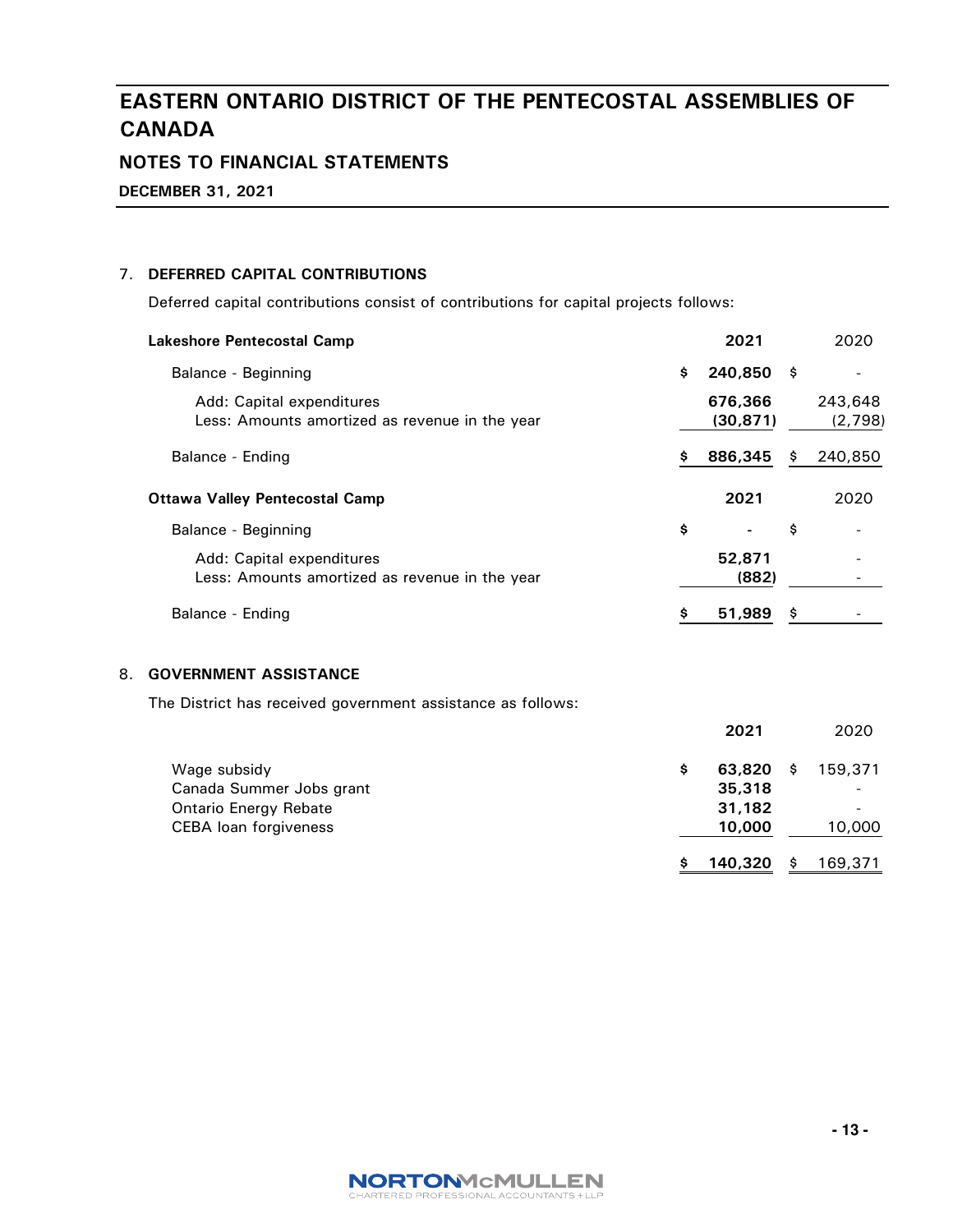## NOTES TO FINANCIAL STATEMENTS

DECEMBER 31, 2021

#### 9. PENSION PLAN

The District participates in a defined benefit, multi-employer pension plan administered by The Pension Fund (1969) of The Pentecostal Assemblies of Canada (the "Plan"). The Plan is a defined benefit pension plan which specifies the amount of the retirement benefit to be received by the employees based upon the length of services and rates of pay. The District accounts for its participation in this multi-employer pension plan as a defined contribution plan. Because the Plan is a multi-employer plan, any Plan surpluses or deficits are a joint responsibility of the member organizations and their employees. As a result, the District does not recognize any share of the Plan surplus or deficit.

The most recent actuarial valuation of the Plan was conducted at December 31, 2019. The results of this valuation disclosed total actuarial liabilities of \$129,586,000 with respect to benefits accrued for service with actuarial assets at that date of \$142,519,000 indicating an actuarial surplus of \$12,933,000. In 2021, no additional contributions in the form of special payments have been required. Contributions made by the District on behalf of its employees during 2021 for current services were \$33,952 (2020 - \$33,613) and is included within salaries and benefits expense in the consolidated statement of operations. The next valuation date is as at December 31, 2022 and is expected to be available by October 2023.

#### 10. CONTINGENT LIABILITIES

#### **Guarantees**

The District is the joint guarantor, along with other participating districts, of loans made by investors to Master's College and Seminary. The District's responsibility as at December 31, 2021 is \$400,000 (2020 - \$400,000). These loans are unsecured.

In 2019, the District, along with Master's College and Seminary and the Western Ontario District of The Pentecostal Assemblies of Canada, co-signed a lease for the 780 Argyle Street property in Peterborough which was previously owned by Master's College and Seminary. The annual lease commitment paid by Master's College and Seminary is \$772,143 (2020 - \$760,731), with the term expiring on July 31, 2024. The future minimum rent payments are subject to increases based on the annual increase in the Consumer Price Index for all items for Canada published by Statistics Canada (the "Rent Consumer Price Index").

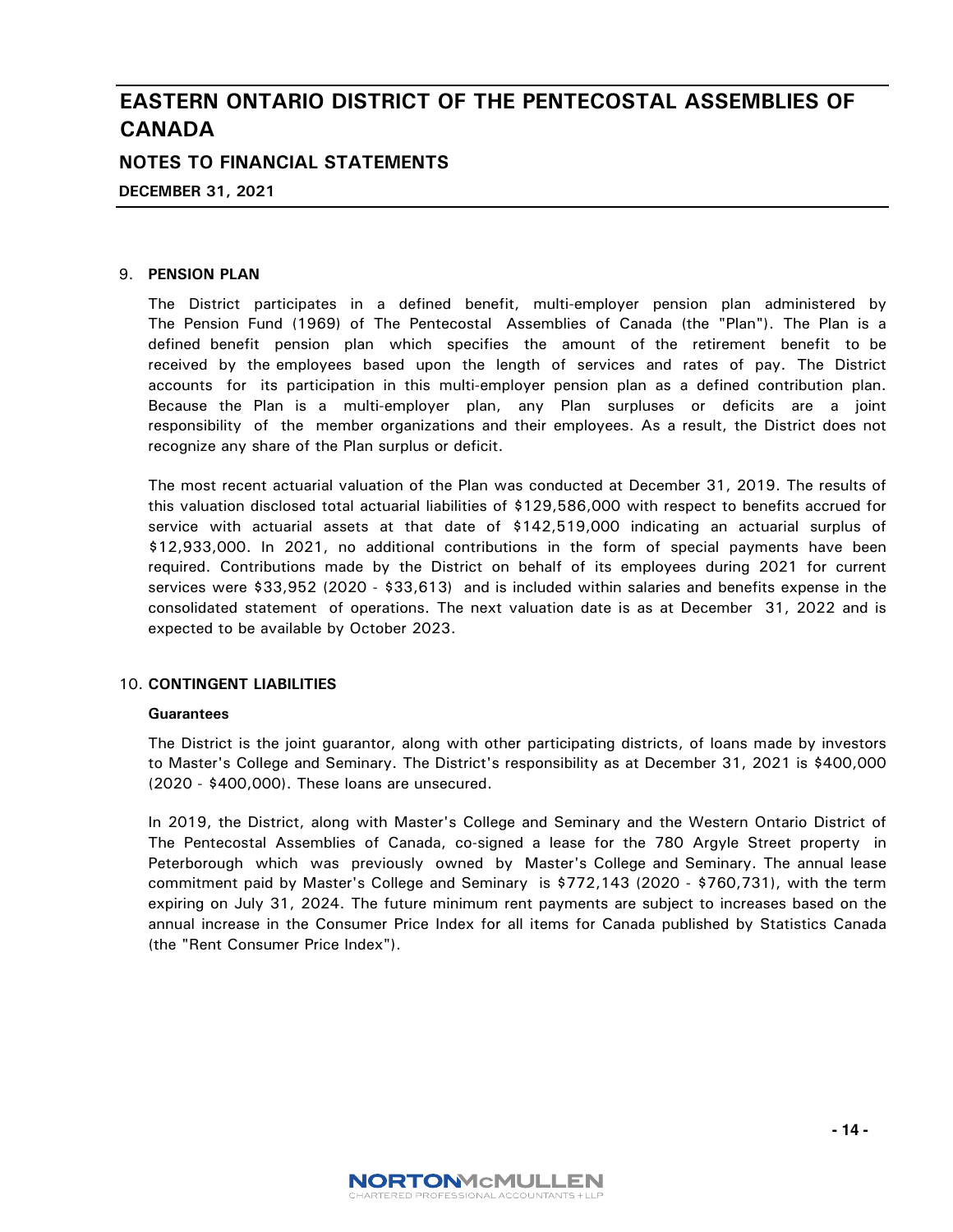### NOTES TO FINANCIAL STATEMENTS

DECEMBER 31, 2021

#### 10. CONTINGENT LIABILITIES - Continued

#### Environmental Assessments

Lakeshore Pentecostal Camp is cooperating with the Ontario Ministry of the Environment with respect to an environmental assessment relating to sewage treatment. The camp will be addressing this issue by connecting to both water and sanitary services provided by the Town of Cobourg. The project will be completed in two phases. Phase 1 was completed in 2021 at a cost of \$2,556,758 (2020 - \$226,722). The costs associated with the next phase of the project have yet to be determined at this time. The upgrades are expected to enhance the value of the Lakeshore Pentecostal Camp property.

The work on the Ottawa Valley Pentecostal Camp's sewage system is being completed in accordance with the Ontario Ministry of the Environment's requirements. The project will be completed in the future and the expected cost of the project to bring the septic system to satisfactory condition has yet to be determined at this time.

#### Legal Contingency

The District has been named in a legal claim related to Lakeshore Pentecostal Camp. Management is vigorously defending itself against this claim. No provision for the potential loss (if any) has been made in the financial statements.

#### 11. COMMITMENTS

The District is committed under a lease for its district office to October 31, 2026. Future minimum lease payments are as follows:

| 2022 |  | \$  | 71,050  |
|------|--|-----|---------|
| 2023 |  |     | 76,200  |
| 2024 |  |     | 77,400  |
| 2025 |  |     | 78,600  |
| 2026 |  |     | 79,800  |
|      |  | \$. | 383,050 |